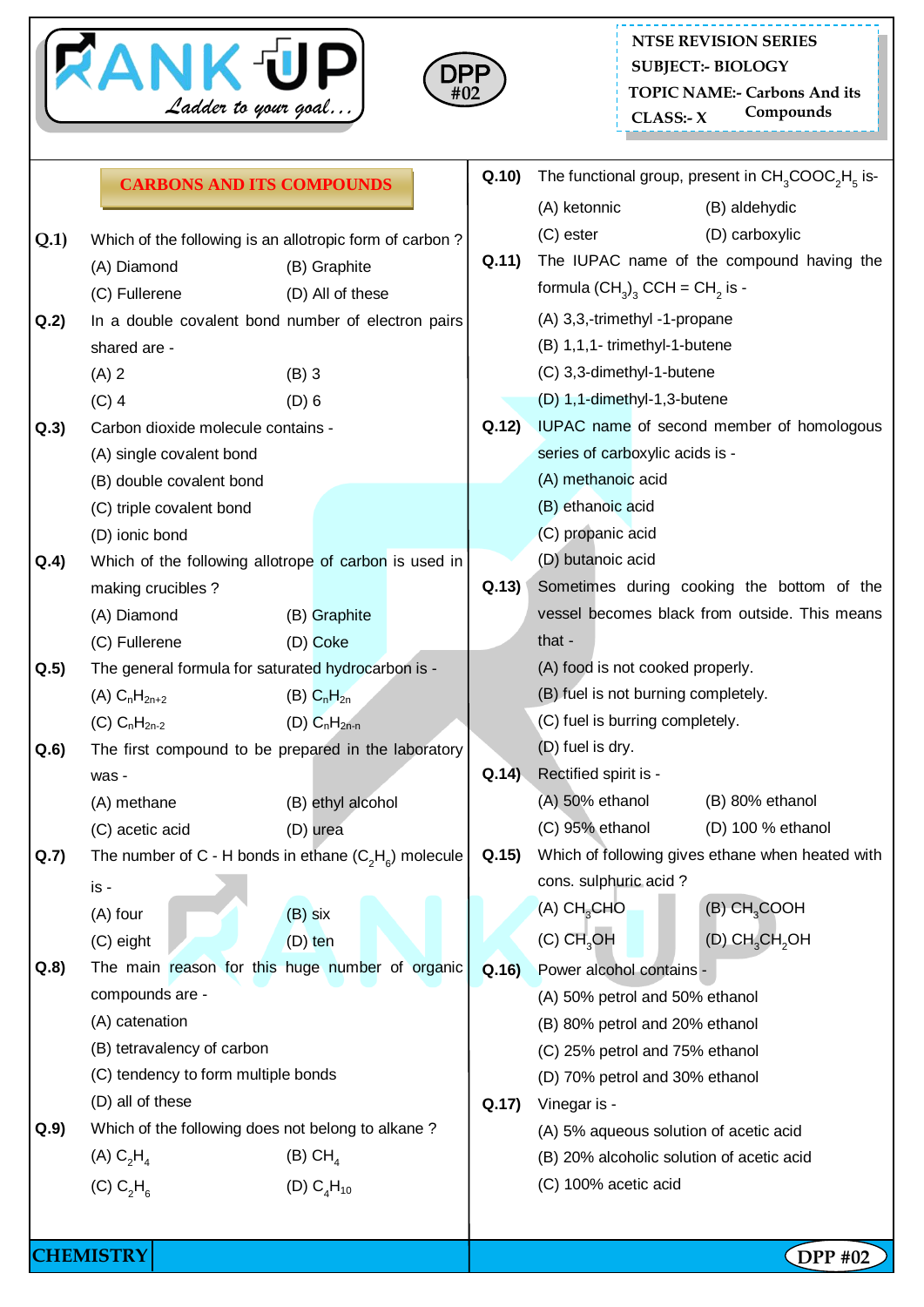



## \_\_\_\_\_\_\_\_\_\_\_\_\_\_\_\_\_\_\_\_\_\_\_ **NTSE REVISION SERIES SUBJECT:- BIOLOGY TOPIC NAME:- Carbons And its Compounds CLASS:- X**

|           | (D) none of these                              |       | long chain                                   |
|-----------|------------------------------------------------|-------|----------------------------------------------|
| Q.18)     | A by product of soap industry is -             |       | (A) aldehydes                                |
|           | (A) sodium hydroxide                           |       | (B) ketones                                  |
|           | (B) sodium palmitate<br>(C) glycerol           |       | (C) carboxylic acids                         |
|           | (D) Both B & C                                 |       | (D) sulphonic acids                          |
| Q.19      | Cleansing action of soaps includes :           | Q.25  | Which of the following has the weakest       |
|           | (A) formation of micelles.                     |       | carbon-carbon bond strength?                 |
|           | (B) emulsification of oil or grease.           |       |                                              |
|           | (C) lowering of surface tension of water.      |       | (A) $C_2H_2$                                 |
|           | (D) all of the above.                          |       | (B) $C_2H_4$                                 |
| Q.20      | Butanone is a four-carbon compound with        |       | (C) $C_2H_6$                                 |
|           | the functional group (NCERT)                   |       |                                              |
|           | (a) Carboxylic acid<br>(b) aldehyde            |       | (D) All have the same bond length            |
|           | (d) alcohol<br>(c) ketone                      | Q.26  | Which of the following will not decolourise  |
| Q.21)     | Which of the following is not a saturated      |       | bromine water?                               |
|           | hydrocarbon?                                   |       | (A) $C_4H_8$                                 |
|           | (A) Cyclohexane<br>(B) Benzene                 |       | (B) $C_3H_4$<br>(D) $C_4H_6$<br>(C) $C_3H_8$ |
|           | (C) Butane<br>(D) Isobutane                    |       |                                              |
| Q.22      | The functional group in methanol and           | Q.27  | Open-chain saturated hydrocarbons<br>are     |
|           | methanol and methanal respectively are:        |       | called                                       |
|           |                                                |       | (A) Paraffins<br>(B) Alkenes                 |
|           | (A) $-OH$ ,-CHO                                |       | (C) Alkynes<br>(D) Alkyl groups              |
|           | $(B)$ - CHO,-OH                                | Q.28  | The major constituent of biogas is           |
|           | $(C)$ -OH,-COOH                                |       | (A) Propane<br>(B) Acetylen                  |
|           | $(D)$ - CHO, - COOH                            |       | (C) Methane<br>(D) Benzene                   |
|           |                                                | Q.29  | Ethanol on oxidation gives                   |
| Q.23      | The reaction                                   |       | (A) Ethane<br>(B) Formalin                   |
|           | $2C_2H_5OH + 2Na \rightarrow 2C_2H_5ONa + H_2$ |       | (C) Ethanoic acid<br>(D) Methane             |
|           | suggests that ethanol is                       | Q.30) | Which of the following will undergo          |
|           | (A) Acidic in nature                           |       | addition reactions?                          |
|           | (B) Basic in nature                            |       | (A) $C_2H_4$<br>(B) $C_2H_6$                 |
|           | (C) Amphoteric                                 |       |                                              |
|           | (D) Neutral                                    |       | (D) $C_3H_8$<br>(C) $CH4$                    |
| Q.24)     | Detergents are sodium or potassium salts of    |       |                                              |
|           |                                                |       |                                              |
|           |                                                |       |                                              |
| CHEMISTRY |                                                |       | $\Omega$ PP #02                              |